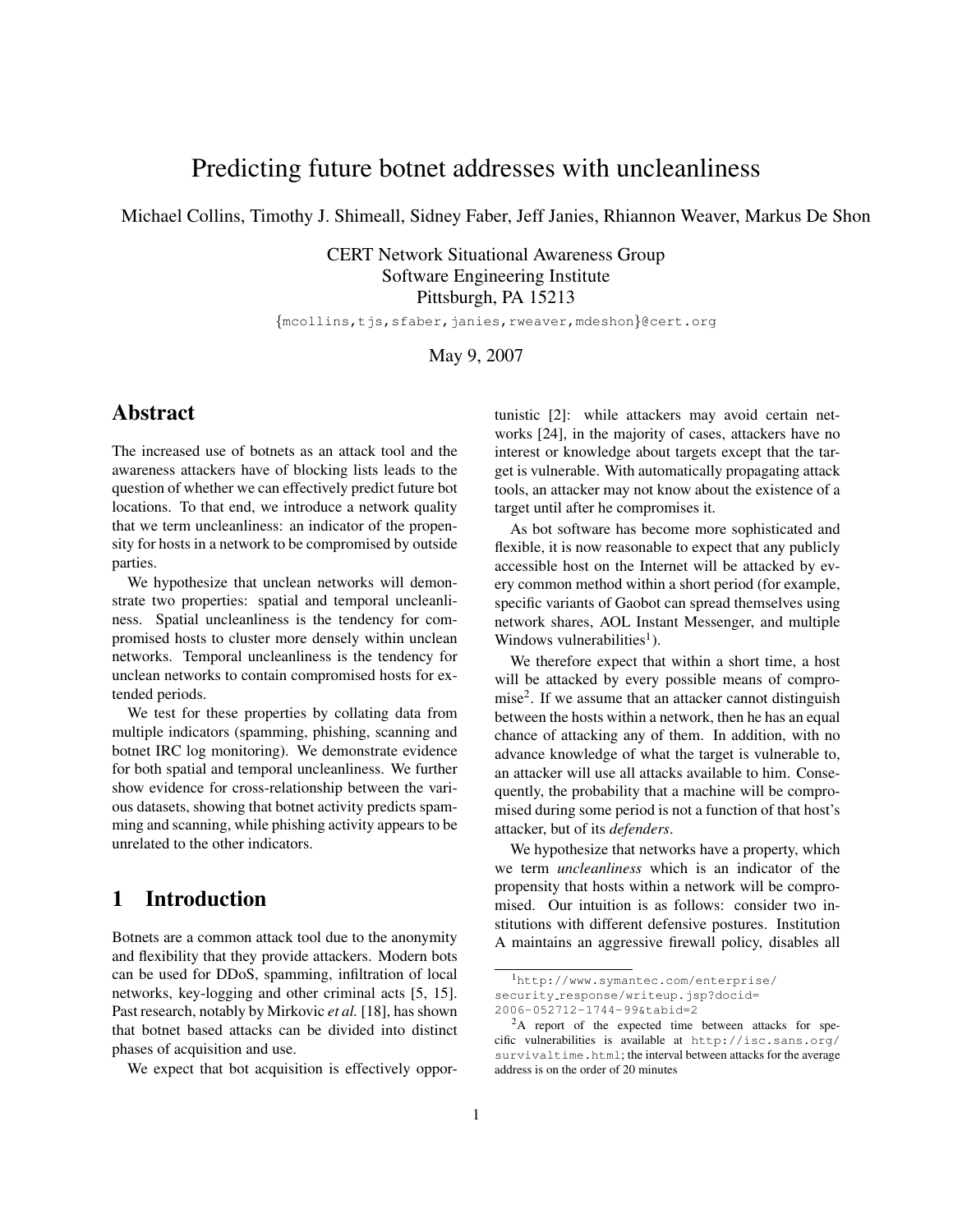email attachments, maintains all files on a central server and restores all hosts on the network from a ghosted state each night. Institution B has no central inventory of machines, runs a variety of hardware and software installations that administrators might not even know about, has a large number of self-administered machines and no firewall. We would expect that institution A would be less vulnerable to attacks, and that if a machine was compromised, it would be restored to its original state quickly. Conversely, machines in institution B will be reached by larger number of attacks, and when a machine is compromised, it may not be noticed or repaired until long after the compromise has taken place.

We can estimate the uncleanliness of a network by examining its result: once an attacker has compromised hosts, he will use them for criminal activities. If a host is compromised, we expect that the attacker will use it to, for example, spam, scan and DDoS networks. If uncleanliness is a network-specific property, we expect that compromised hosts will congregate in specific networks, which we quantify via the phenomena of *spatial* and *temporal* uncleanliness. Note that uncleanliness is a network level property: hosts are compromised, networks are unclean.

We define *spatial uncleanliness* as a tendency for compromised hosts to cluster in unclean networks. Spatial uncleanliness implies that if we see a host engaged in hostile activity (such as scanning), we have a good chance of finding another IP address in the same network engaged in hostile activity. We will test for spatial uncleanliness by examining the clustering of addresses within networks.

We define *temporal uncleanliness* as a tendency for compromised hosts to repeatedly appear in unclean networks. Temporal uncleanliness implies that if a host is compromised, then other hosts within that network will be compromised in the future. We will test for temporal uncleanliness by examining the ability of unclean networks to predict future host compromises.

Figure 1 confirms our intuition for spatial uncleanliness and temporal uncleanliness. This figure shows two plots: the upper counts the number of unique hosts scanning a large network from January to April, 2006. The lower plot is a plot showing how many of these scanning addresses were also present in a botnet reported during the first week of March, 2006. This plot contains two lines: one counts the number of unique addresses from the bot report which were also identified scanning; the second counts the number of unique addresses from the bot report which were present in a 24-bit CIDR block where at least one address was also scanning.

First note that these reports resulted from two different detection methods: the bots were collected by observing IP addresses communicating on IRC channels, while scanning data was collected using a behavioral scan detection method deployed on an observed network [6]. Despite this, there is a strong intersection between the two sets: at its peak, 35% of the botnet's addresses are scanning the observed network.

Second, we observe that using the /24's comprising the botnet identifies more scanners than the botnet addresses alone; this value ranges between a 25% increase and 4 times as many addresses depending on the activity. We demonstrate in §4 that these results are statistically significant.

Finally, Figure 1 also explains our intuition for *temporal uncleanliness*. As this figure shows, abnormal scanning (and therefore botnet compromise) occurs over several weeks. If bots take several weeks to be identified and removed, we expect that an unclean network will be unclean for some duration, and therefore we can predict future hostile activity from the same network.

In this paper, we examine four potential indicators of uncleanliness: botnet data, scanning activity, spamming and phishing. We collect reports of unclean activity from multiple sources: public mailing lists and web sites, private studies, and by examining traffic crossing a large (multiple /8) network.

The primary contribution of this paper is an empirical study of uncleanliness and its use as a predictive aid. We test for the existence of spatial and temporal uncleanliness by comparing the traffic from various reports of hostile activity. We demonstrate that compromised hosts are both more densely clustered than normal traffic and predict future unclean activity. In addition, we show that scanning, spamming and botnet activity shows evidence of cross relationship, such as the scanning observed in Figure 1. We also show that while these phenomena do not predict future phishing sites, past phishing sites do, therefore demonstrating that temporal uncleanliness holds for all four indicators. We then test the strength of this predictive mechanism by evaluating its suitability to block traffic crossing a large network. We demonstrate that limited predictive blocking is feasible, due to the impact of locality [17] evident in network traffic.

The remainder of this paper is structured as follows: §2 outlines relevant previous work in reputation management and identifying hostile groups by past history. §3 describes our model and the data sources we use in this paper. §4 examines the spatial uncleanliness hypothesis, and §5 examines the temporal uncleanliness hypothesis. §6 examines the impact of blocking unclean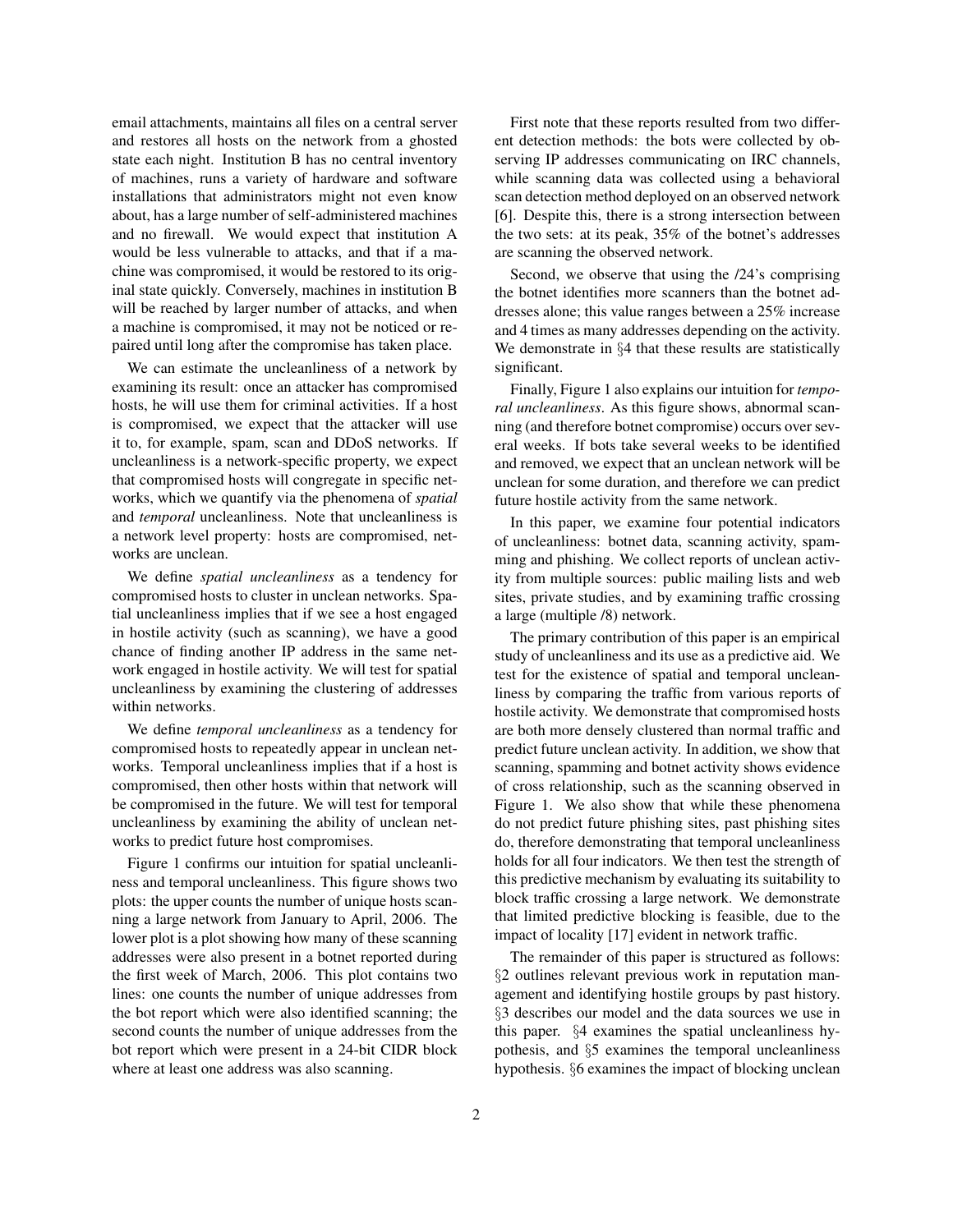

Figure 1: Relationship between scanning and botnet population

networks, and §7 discusses the results.

## 2 Previous Work

Researchers initially studied botnets due to their use in DDoS attacks; in this domain, Mirkovic *et al.*[18] defined a DDoS attack as a two-phase process: acquiring hosts to use for the DDoS and then using those hosts to conduct an attack. Freiling *et al.*[5] identify a variety of other attacks that botnets can conduct efficiently, Collins *et al.* [2] define bot occupation attacks as conducted by opportunistic attackers: that is, the attacker has no interest or knowledge of the target except that the target is exploitable. Our work uses these concepts to study the impact of largely automated acquisition and its impact on network defense.

Botnet demographics have been studied using Honeypots and by actively probing bot networks [8, 9, 21]. Rajand *et al.*'s [21] analysis is particularly relevant due to the extended period during which they observed network traffic, allowing them to identify not only botnet demographics but activity. Our work differs from these analyses by comparing multiple observed phenomena and using this information to predict future activity.

In operational security, blacklists are commonly used to identify and block hosts that are already assumed to be hostile. Examples of such blacklists include Spamhaus' ZEN list [20] and the Bleeding Snort rule set [23]. Researchers such as Levy [16] note that spammers increasingly rely on the use of occupied hosts to generate spam messages - these approaches are more attractive to spammers because they offload processing requirements from the spammer (as noted by Laurie *et al.*[15]) and because they hide the attacker's identity[4].

In addition, researchers have studied the impact of blacklists on spamming and other hostile activity Jung *et al.*[12] compare spamming blacklists against spam traffic to MIT in 2000 and 2004, finding that in 2004, 80% of spammers were identified by blacklists. Ramachandran *et al.*[22], examine Blacklist abuse by botnet owners. Ramachandran notes that botnet owners appear to place a higher premium on addresses not present on block lists. Since uncleanliness is intended to predict future hostile addresses, this may impact the costs noted by Ramachandran.

McHugh *et al.* use locality to characterize normal network behavior and differentiate attacks. Krishna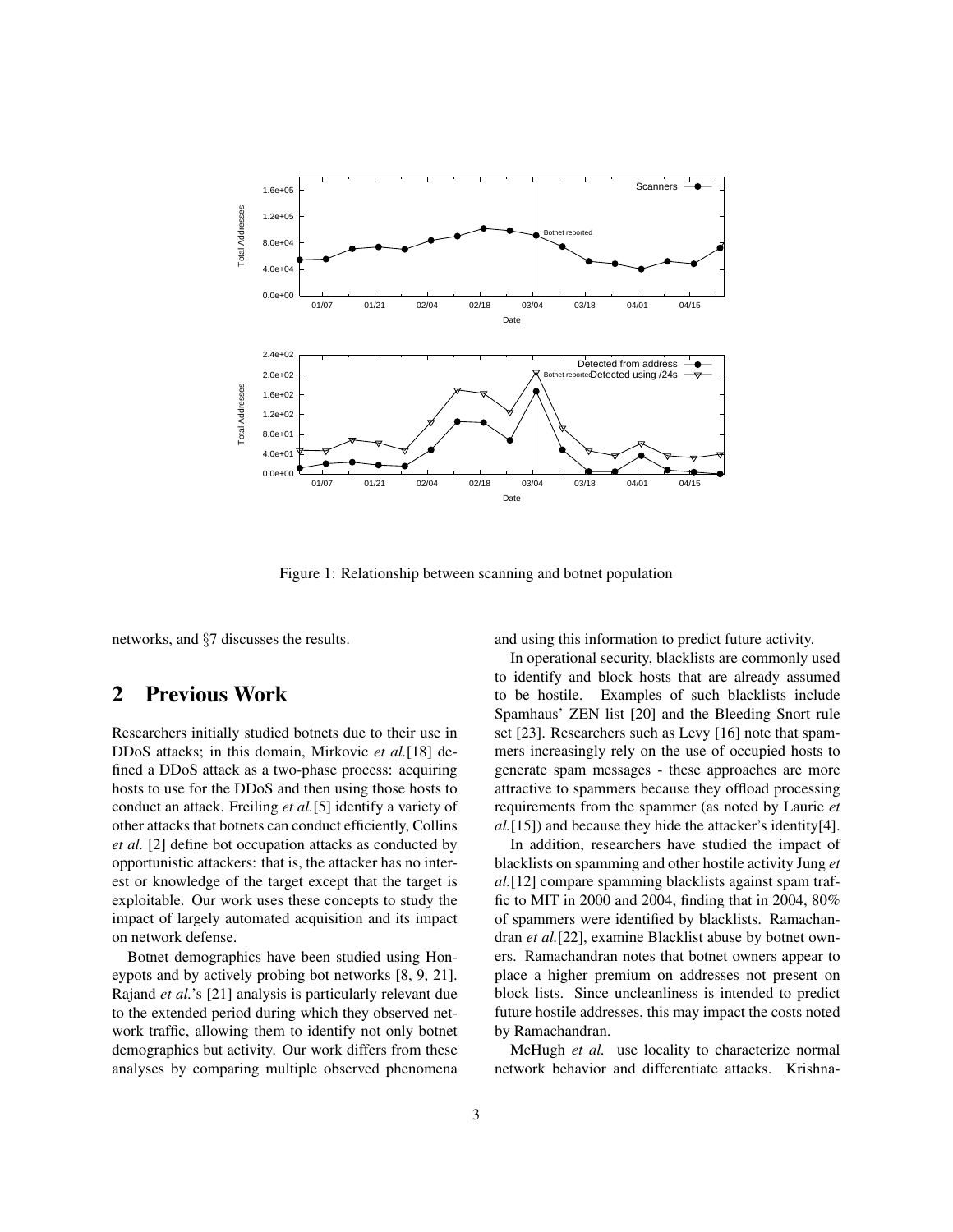murthy *et al.* [14] use netblocks to characterize target audiences for networks, and demonstrate that many sites have common audiences. This leads to a generalized netblock-level approach developed by Jung *et al.* [10] for DDoS defense. These methods of blocking are predicated on the assumption that attack traffic differs from normal traffic due to a limited and clustered audience for any normal service. Our filtering approach differs from the past history used in these cases by developing a set of explicitly untrusted networks.

# 3 Source Data

We demonstrate evidence of uncleanliness by showing that address distributions from unclean data sets show specific qualities; in order to do so, we must collate information from various sources with different collection methods. In this section we describe a simple taxonomy and notation scheme for managing our data; in the following sections we use this data to demonstrate significance. This section is divided as follows, §3.1 explains the taxonomy and notation for reports, and §3.2 describes the individual reports.

## 3.1 Model

In order to estimate the uncleanliness of a network, we must compare data from multiple sources. For example, an attacker may initially use a bot for scanning, then for spamming. We call these sources *reports*, each of which consists of a set of IP addresses describing a particular phenomenon over some period. Reports differ by the *class* of data reported, the period covered by the report, and the method used to generate that data.

We use four classes of unclean data for this paper:

- 1. Bots: An IP address identified as hosting some form of bot software or communicating with a botnet command and control host.
- 2. Phishing: An IP address identified as hosting a phishing site in order to fraudulently acquire private user information.
- 3. Scanning: An IP address identified as scanning using the methods developed by Gates *et al.* [7] and Jung *et al.* [11].
- 4. Spamming: An IP address identified as spamming using a behavioral spam detection technique<sup>3</sup>.

These reports all describe phenomena associated with compromised hosts. Scanning and spamming are both common botnet uses, and phishing requires setting up a fraudulent web site.

We further divide reports as either *provided* or *observed*. Provided reports are collected from external parties, and can use different methodologies to observe the same effects. For example, a phishing list can acquire IP addresses by using spam traps [19] or by collecting user reports, (e.g., the submission form at the Castle-Cops PIRT service [1]). For the analyses within this paper, we use only one source per report and assume that the source's collection methodology is consistent over the report period. In contrast to provided reports, observed reports are generated from network traffic logs reporting traffic covering a large edge network.

We use a simple notation to describe all reports; each report is differentiated by a *tag* which, for this paper, summarizes the period and source for the report. We express this using the notation  $\mathcal{R}_{\mathsf{T}}$ . In this form, T is the tag (e.g., scan). A list of reports used in this paper is given in Table 1.

Because we expect uncleanliness to be a network property, we define a CIDR masking function  $C_n(i)$ . The CIDR masking function evaluates to the unique CIDR block with prefix length  $n$  that contains the IP address *i* (e.g.,  $C_{16}(127.1.135.14) = 127.1.0.0/16$ ). For convenience, when the CIDR masking function is applied on a report  $S$ , the result is set-valued and returns the set of all  $n$ -bit CIDR blocks in that set, that is:

$$
C_n(S) \equiv \bigcup_{i \in S} C_n(i) \tag{1}
$$

When determining whether or not an IP address resides within a set of CIDR blocks, we will use a CIDR inclusion relation,  $\Box$ , to indicate that an IP address is resident in one of a set of CIDR blocks:

$$
i \sqsubset S \to \exists n \text{ s.t. } C_n(i) \in S \tag{2}
$$

With all sets and reports, we use bars to indicate cardinality, i.e.,  $|S|$  is the number of elements in the set S.

#### 3.2 Reports

Table 1 is an inventory of all the reports used in this paper. Recall that provided reports have been given to us by other parties and that we generate observed reports using traffic logs from the observed network. Because we have greater control over observed reports, we can generate these reports over arbitrary periods. We have less control over when we receive provided reports.

<sup>&</sup>lt;sup>3</sup>This spam detection method is currently under review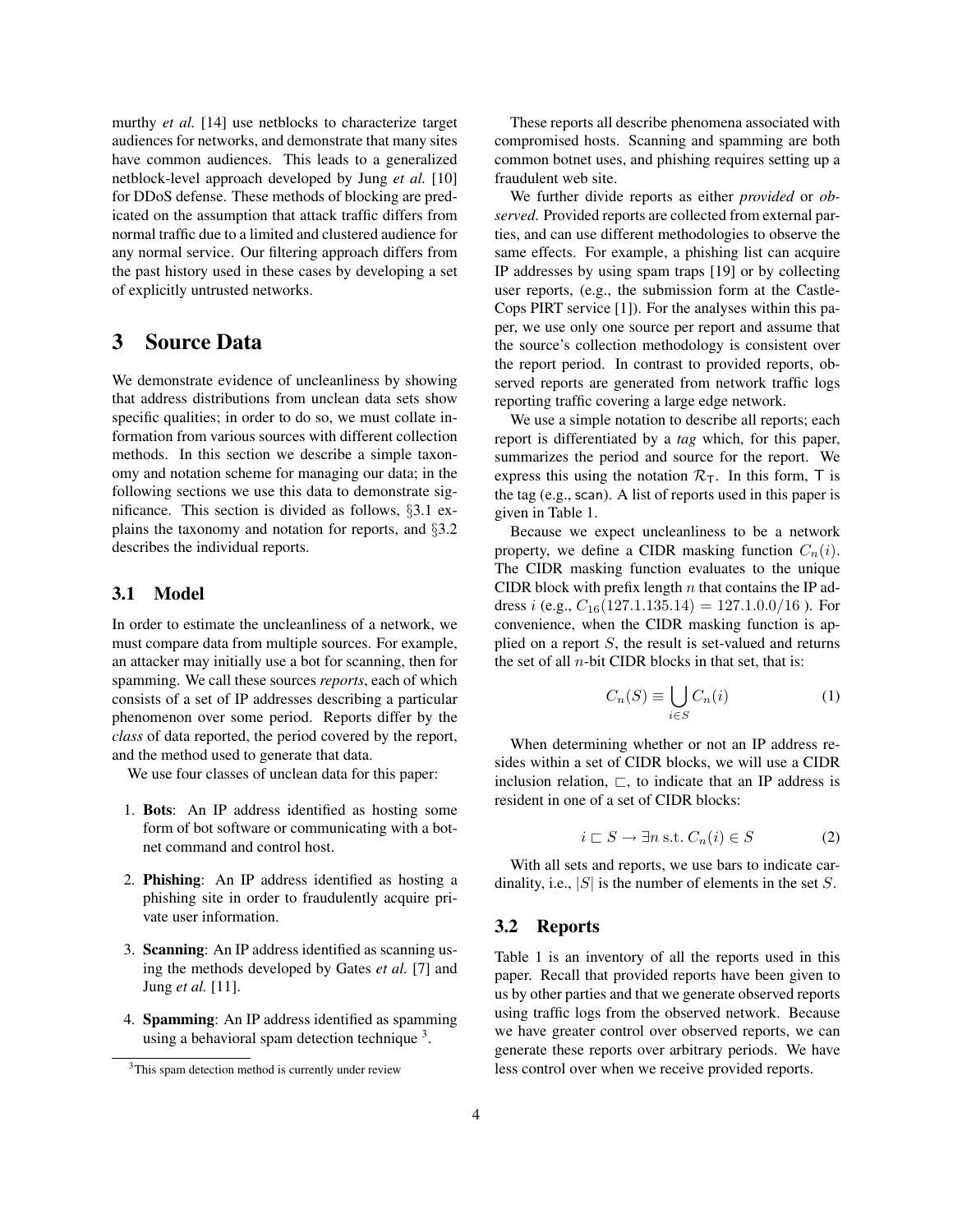The observed network is composed of over 20 million distinct IPv4 addresses and contains several servers that are heavily used by clients across the Internet. Given the size and activity of the observed network, we assume that IP addresses from the Internet crossing into it are a representative sample of the Internet as a whole.

In order to compensate for selection bias within observed reports, all reports have been filtered to only include addresses which are outside of the observed network and are not otherwise reserved (*e.g.*, all addresses specified in RFC 1918 have been removed from reports).

We classify four of the reports in this list as *unclean reports*, these are the reports we use as ground truth for identifying the four indicators discussed in §3.1: botnet membership, phishing sites, scanners and spammers. During the two week period of October 1st-14th, 2006, we have both provided and observed reports on all classes of unclean activity, consequently we use October 1st-14th to test temporal uncleanliness.

The next set of reports are used specifically to test the spatial and temporal uncleanliness hypotheses. The bot − test report describes a small botnet from 5 months before all the other activity analyzed in this paper, bot − test is used as an extreme case for prediction: if a five-month old report can accurately predict current unclean activity, then a more recent one should be more effective.

The control report consists of 47 million unique IP addresses observed during the week of September 25th, 2006. We compare the data from our other reports against randomly generated subsets of control in order to determine whether or not these reports exhibit spatial or temporal uncleanliness. We use the control report to more accurately reflect the structure of IPv4 space than we would using purely randomly chosen IP addresses. The report consists of IP addresses observed to engage in payload-bearing TCP activity, which reduces the risk of the address being spoofed. Furthermore, as noted in §3.1, the observed network includes a variety of servers used by hosts throughout the Internet, and by focusing exclusively on the IP addresses of the hosts without using any criteria apart from the unspoofed criterion, we expect the resulting report to approximate a random sample of active IP addresses on the Internet.

# 4 Spatial Uncleanliness

We define *spatial uncleanliness* as the propensity for occupied addresses (bots) to be clustered in unclean networks. In this section, we formulate and test the *spatial uncleanliness hypothesis*.

This section is divided as follows: §4.1 describes the methodology used to test for spatial uncleanliness. §4.2 describes the results of our tests and shows evidence for spatial uncleanliness.

## 4.1 Model and methodology

Recall our assumption that the likelihood of a host being compromised is a network property: if a network is unclean, then its administrators will not identify compromised machines or rapidly repair them. Consequently, we expect that multiple hosts within an unclean network will be compromised, and that compromised addresses will cluster within unclean networks. In order to test this hypothesis, we will compare the expected population of compromised hosts within equally sized CIDR blocks.

To test for spatial uncleanliness, we begin with a measurement for comparative density. If we have two sets,  $S_1$  and  $S_2$ , and  $|S_1| = |S_2|$ , then we say that  $S_1$  *is denser at n-bits* if the number of n-bit CIDR blocks that  $S_1$  occupies is less than the number of n-bit CIDR blocks occupied by  $S_2$ .

Throughout this paper, we use homogeneously sized CIDR blocks to model individual networks. While other categorization techniques are available we opt to use homogeneously sized CIDR blocks in order to control for population. Heterogeneous partitions, such as Krishnamurthy *et al.*'s network-aware clustering method [14]), result in networks that differ in size by several orders of magnitude.

In  $\S1$ , we stated that spatial uncleanliness implies that if a host is compromised, there is a good chance another host on the same network will be compromised. Consequently, if we had a set of compromised host addresses, and a control set of randomly selected addresses with equal cardinality, we would expect that the compromised address set was *at least* as dense at all CIDR prefix lengths.

We therefore summarize the spatial uncleanliness hypothesis as follows: if we have a report which selects unclean traffic from the Internet,  $\mathcal{R}_{\text{unclean}}$ , then the IP addresses within that report will be more densely packed than a randomly selected set of IP addresses with equal cardinality.

To test the spatial uncleanliness hypothesis, we use the formulation given in Equation 3 below. Assuming that we have two reports,  $\mathcal{R}_{\text{unclean}}$  which reports on unclean traffic, and  $\mathcal{R}_{control}$  which is control data, and both reports are of equal cardinality, then:

$$
\forall n \in [16, 32] \left| C_n(\mathcal{R}_{\text{unclean}}) \right| \leq \left| C_n(\mathcal{R}_{\text{control}}) \right| \tag{3}
$$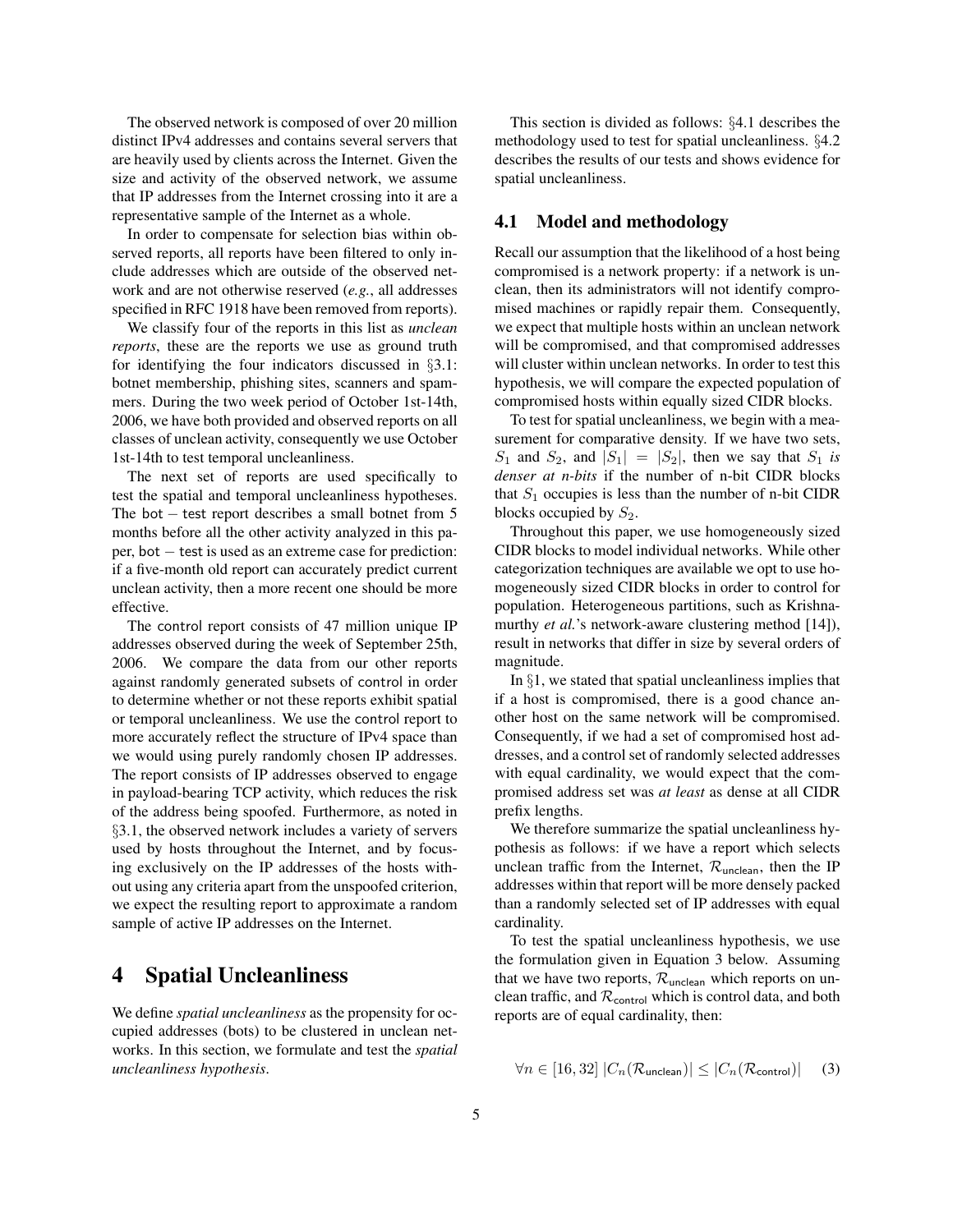| Unclean reports                |                 |             |                       |             |                                      |  |  |  |
|--------------------------------|-----------------|-------------|-----------------------|-------------|--------------------------------------|--|--|--|
| Tag                            | Type            | Class       | <b>Valid Dates</b>    | <b>Size</b> | Reporting method                     |  |  |  |
| bot                            | Provided        | <b>Bots</b> | 2006/10/01-2006/10/14 | 621,861     | Bot addresses acquired through pri-  |  |  |  |
|                                |                 |             |                       |             | vate reports from a third party      |  |  |  |
| phish                          | Provided        | Phishing    | 2006/05/01-2006/11/01 | 53,789      | Addresses from a Phishing report     |  |  |  |
|                                |                 |             |                       |             | list                                 |  |  |  |
| scan                           | Observed        | Scanning    | 2006/10/01-2006/10/14 | 151,908     | IP addresses scanning the observed   |  |  |  |
|                                |                 |             |                       |             | network                              |  |  |  |
| spam                           | Observed        | Spam        | 2006/10/01-2006/10/14 | 397,306     | addresses spamming<br>IP.<br>the ob- |  |  |  |
|                                |                 |             |                       |             | served network                       |  |  |  |
| Reports for hypothesis testing |                 |             |                       |             |                                      |  |  |  |
| $bot - test$                   | Provided        | <b>Bots</b> | 2006/05/10            | 186         | Botnet addresses acquired through    |  |  |  |
|                                |                 |             |                       |             | private communication                |  |  |  |
| control                        | <b>Observed</b> | N/A         | 2006/09/25-2006/10/02 | 46,899,928  | Control addresses acquired from the  |  |  |  |
|                                |                 |             |                       |             | observed network                     |  |  |  |

Table 1: Table of tags used in this report

Based on DDoS filtering work done by Collins and Reiter [3], we expect that 16 bit prefix lengths will be too imprecise for effective filtering and detection. Consequently, we limit our prefix lengths to between 16 and 32 bits.

### 4.2 Analysis

In order to test the spatial uncleanliness hypothesis, as formulated in Equation 3, we compare the population of addresses per n-bit CIDR blocks for an unclean report against the expected population for  $n$ -bit CIDR blocks across the Internet as a whole.

As discussed in §3.2 we model network populations by randomly selecting IP addresses from the  $\mathcal{R}_{control}$  report. Kohler *et al.* [13] observe that IP addresses are not evenly distributed across IPv4 space; as a consequence, a purely random model will result in an artificially depressed density estimate. To compensate for this, we test two population estimates. The first, naive, estimate selects addresses evenly from across all /8's which are listed as populated by IANA<sup>4</sup>. The second, empirical, density estimate draws addresses from a pool of addresses observed to cross the network under observation from the week of September 25th–October 1st, 2006. In the empirical estimate, we create 1000 randomly generated subsets of  $\mathcal{R}_{control}$  and group the resulting addresses.

Figure 2 plots the number of addresses per block

for CIDR block prefix lengths of 16 to 32 bits. This

Figure 3 compares control data (empirically estimated populations) against each of our four datasets: spamming, scanning, botnet population and phishing. In comparison to the population plot in Figure 2, these plots represent the total number of  $n$ -bit blocks observed for that population; since each population is of equal size, the lowest line will have the highest density. For each plot in Figure 3, the control data consists 1000 random subsets of  $\mathcal{R}_{control}$  and plotting the resulting distribution as a boxplot.

Figure 3(i) is a plot of the comparative volume for  $\mathcal{R}_{\text{bot}}$ . As this plot shows, the population of  $\mathcal{R}_{\text{bot}}$  is more densely packed than the expected population drawn from  $\mathcal{R}_{control}$ . Figure 3(ii) plots the volume of  $\mathcal{R}_{\text{phish}}$ reported from May to October, 2006. We use a five month sample due to the smaller size of the phishing reports in comparison to the other reports. As noted in Table 1, the 6 month phishing report is approximately an order of magnitude smaller than the other unclean reports. As with Figure 3(i), addresses in the phishing

<sup>4</sup>http://www.iana.org/assignments/ ipv4-address-space

plot compares the botnet density,  $\mathcal{R}_{\text{bot}}$ , against both the empirical and naive density estimates of equal size (621,861 addresses, as per Table 1). As this figure shows, the botnet population is more tightly packed than both empirical and naive estimates. In the case of the empirical estimate, botnet data results in nearly twice as many addresses per block for prefix lengths between 18 and 24 bits. The naive estimate is zero throughout these results. Based on the results from Figure 2, we use empirical estimation throughout the rest of this paper.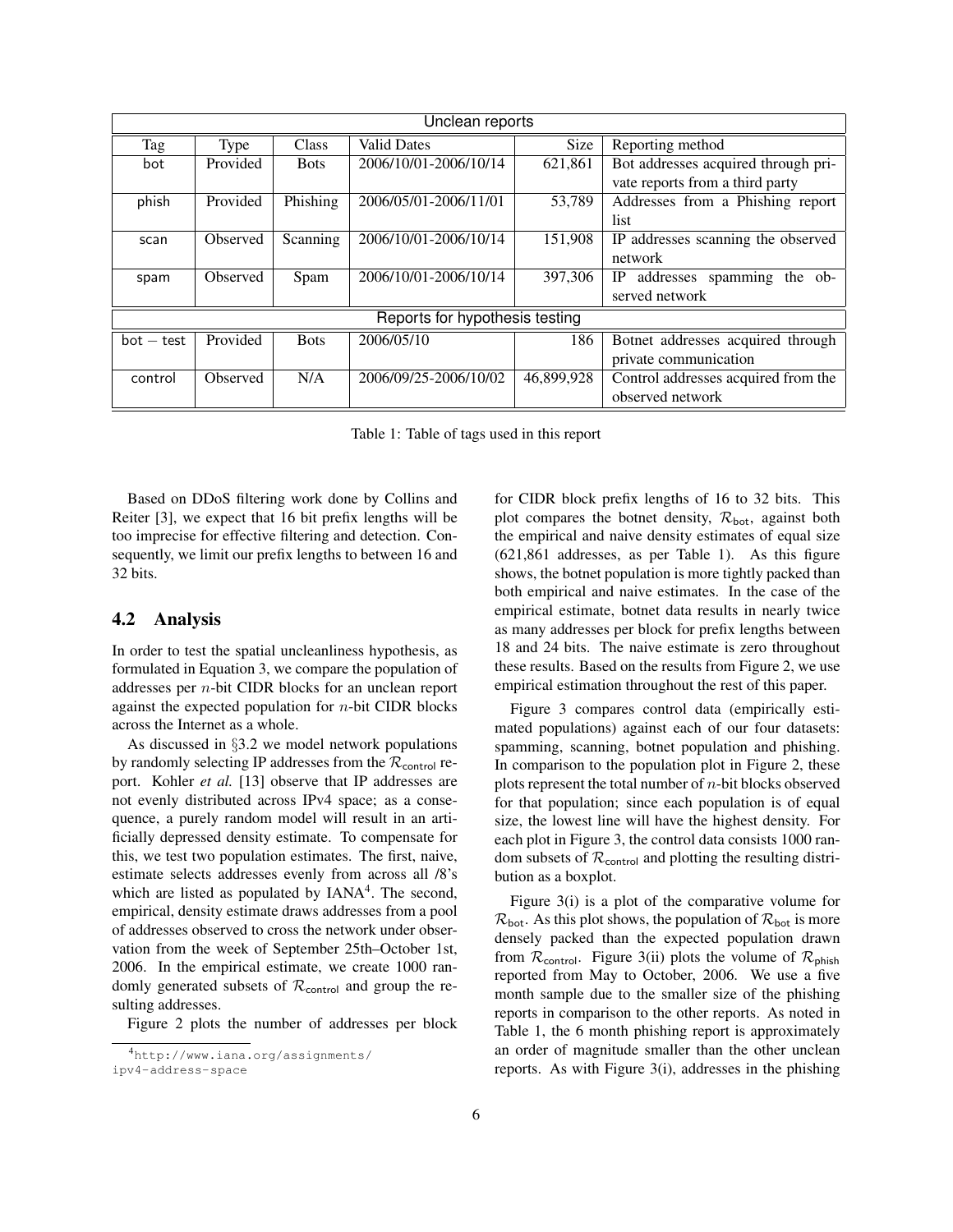

Figure 2: Density of botnets per netblock, compared against empirical and naive control sets

report are more tightly packed than addresses selected from the control report.

Figure 3(iii) plots the volume of  $\mathcal{R}_{\text{spam}}$  from October 1st to 14th, 2006. Figure 3(iv) plots the volume of  $\mathcal{R}_{\text{scan}}$ for the same period. Each of these reports is more tightly packed than the comparative control reports.

As Figures 2 and 3 show, unclean reports have an  $n$ bit density greater than or equal to or greater then the  $n$ -bit density of the control reports for all values of  $n$ . Consequently, this data supports the spatial uncleanliness hypothesis: compromised hosts are disproportionately concentrated in certain networks.

# 5 Temporal Uncleanliness

We now address temporal uncleanliness: the propensity for networks to remain unclean for extended periods of time. In order to test for temporal uncleanliness we compare the ability of a report of unclean addresses to predict future compromised addresses; in particular, whether or not a report of bot addresses can predict future bots, spamming, scanning and phishing.

This section is divided as follows: §5.1 describes our

method for measuring the presence of temporal uncleanliness, and §5.2 shows the results.

### 5.1 Model and methodology

To observe temporal uncleanliness, we examine the *predictive* capacity of reports of unclean data. Consider three reports:  $\mathcal{R}_{\text{test}}$ ,  $\mathcal{R}_{\text{control}}$  and  $\mathcal{R}_{\text{result}}$ . If  $\mathcal{R}_{\text{test}}$  and  $\mathcal{R}_{control}$  are of equal cardinality, then  $\mathcal{R}_{test}$  is a better predictor of the report  $\mathcal{R}_{\text{result}}$  at prefix length n if:

$$
|C_n(\mathcal{R}_{\text{test}}) \cap C_n(\mathcal{R}_{\text{result}})| >|C_n(\mathcal{R}_{\text{control}}) \cap C_n(\mathcal{R}_{\text{result}})|
$$
 (4)

If temporal uncleanliness exists, then we expect that unclean reports will consistently be better predictors of future unclean reports than a control report. However, we note that due to spatial uncleanliness, an unclean report will have fewer  $n$ -bit CIDR blocks than an equivalent control report. As a consequence, as block size increases, the control report will have a larger number of imprecise successes. Therefore, there will be some prefix length below which a control report will always be a better predictor than the test report.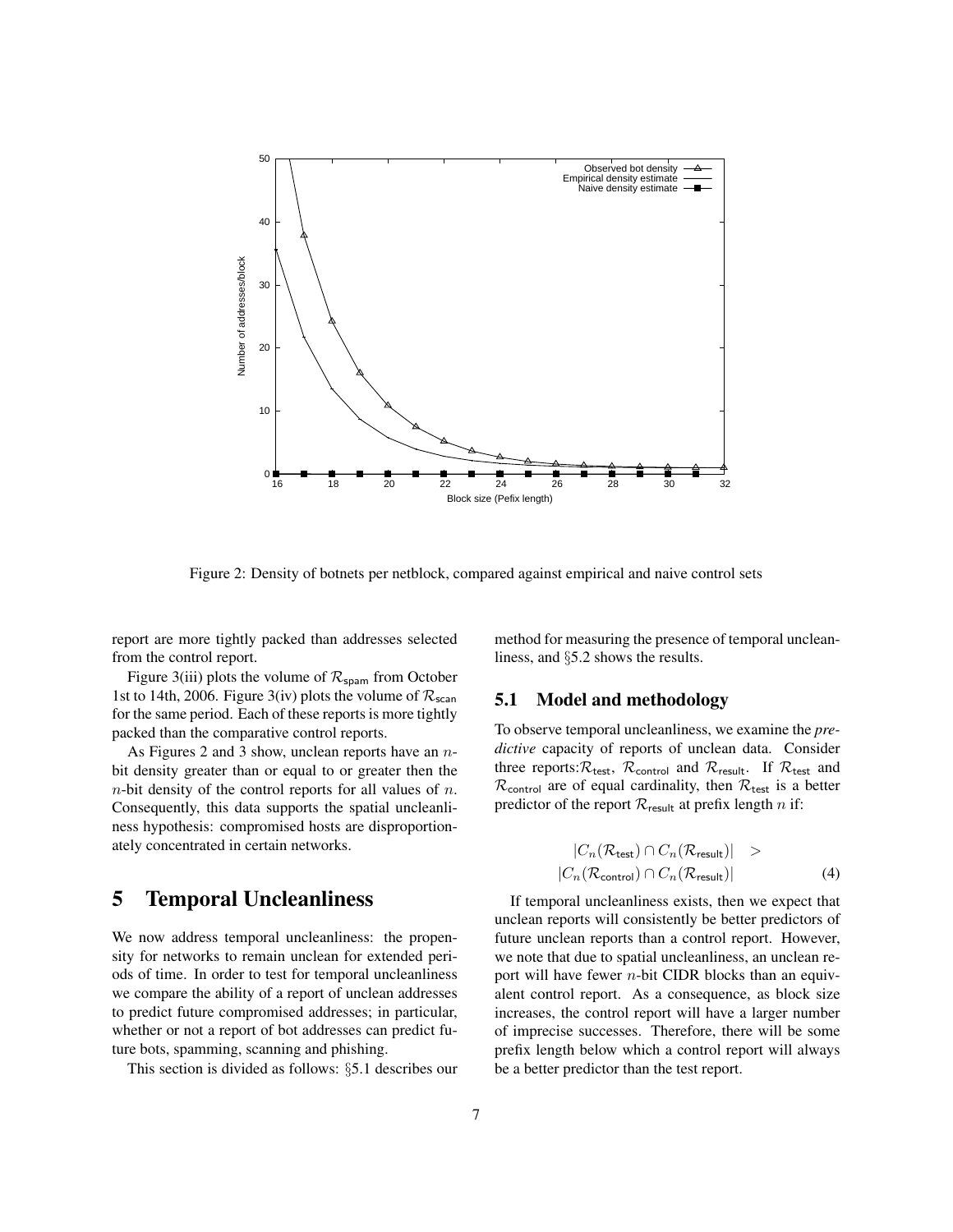

Figure 3: Comparative density of Unclean netblocks against  $\mathcal{R}_{control}$ 

For testing, we use the form of the temporal uncleanliness hypothesis given in the equation below. Given that  $\mathcal{R}_{\text{unclean}}$  and  $\mathcal{R}_{\text{control}}$  have equal cardinality, then

$$
\exists n \in [16, 32] \text{ s.t.}
$$
\n
$$
|C_n(\mathcal{R}_{\text{unclean}}) \cap C_n(\mathcal{R}_{\text{result}})| > |C_n(\mathcal{R}_{\text{control}}) \cap C_n(\mathcal{R}_{\text{resWil}})|
$$

That is, there exists a prefix length where a previously generated report of unclean activity is more predictive of present unclean activity than a control report of equal cardinality. As with spatial uncleanliness, we limit our analyses to CIDR blocks of at least 16 bits.

### 5.2 Analysis

We now test the temporal uncleanliness hypothesis formulated in Equation 5. To do so, we compare the effective predictiveness of  $\mathcal{R}_{\text{bot-test}}$  on the unclean reports during the period of October 1st-14th, 2006.

intersection with the randomly generated reports from Figure 4 shows the relative predictive capacity of  $\mathcal{R}_{\text{bot-test}}$  against future unclean reports; for these figures,  $\mathcal{R}_{\text{phish}}$  is a sub report of  $\mathcal{R}_{\text{phish}}$  from Table 1. This report is considerably smaller than the other reports, res<sub>Wit</sub>ith 2302 addresses. This results in a smaller degree of the control report.

As in §4.2, we generate the reference line by plotting a boxplot showing the variance of 1000 randomly selected test reports. In contrast with Figure 3, the small cardinality of  $\mathcal{R}_{\text{bot-test}}$  ensures that the variations observed by the boxplot are visible. We consider the  $\mathcal{R}_{\text{bot-test}}$  to be a better predictor than  $\mathcal{R}_{\text{control}}$  if the cardinality of its intersection with the corresponding unclean report is higher than the intersection with randomly selected addresses in 95% of the observed cases.

As Figure 4 shows,  $\mathcal{R}_{\text{bot-test}}$  is a better predictor than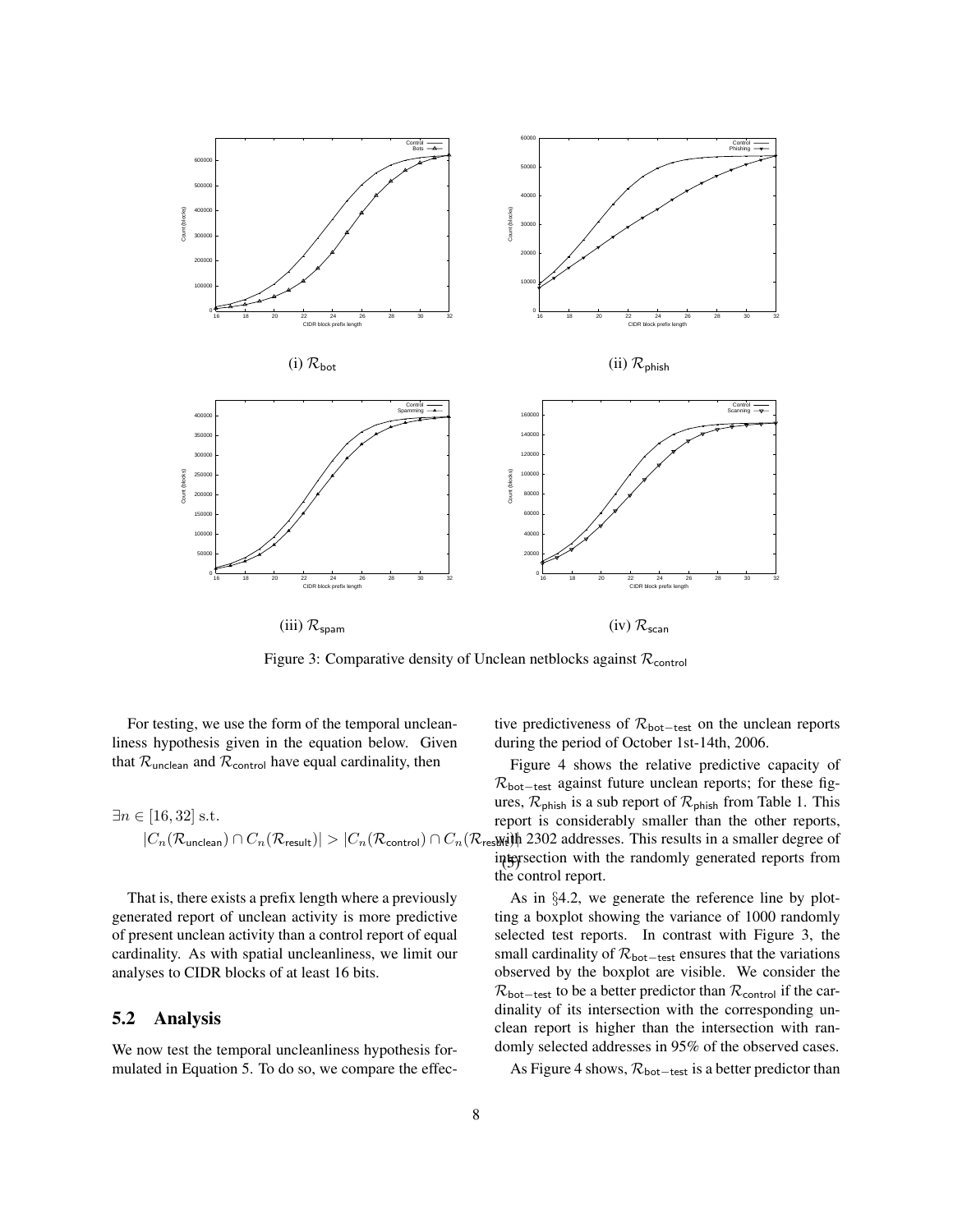$\mathcal{R}_{control}$  for botnets, spamming and scanning at various prefix lengths. Also of note is the impact of spatial uncleanliness: in these three figures,  $\mathcal{R}_{\text{bot-test}}$  is a better predictor for prefix lengths of approximately 19-20 bits and longer. At shorter prefix lengths, randomly selected addresses become better predictors. Using the 95% threshold,  $\mathcal{R}_{\text{bot-test}}$  is a stronger predictor of future botnet activity between 20 and 25 bits, spamming between 19 and 32 bits, and scanning between 20 and 24 bits. For prefix lengths longer than these values, the two reports are equally predictive due to the low probability of seeing CIDR blocks from either report intersect.

Figure 4(ii) plots the predictive capacity of  $\mathcal{R}_{\text{bot-test}}$ against  $\mathcal{R}_{\text{phish}}$ . In contrast to the other plots in Figure 4, this plot indicates that  $\mathcal{R}_{\text{bot-test}}$  is not a good predictor of future phishing activity in comparison to randomly selected control sets.

We have two hypotheses as to why phishing this is so: Ramachandran *et al.* [22] describe how botnet owners place a higher premium on addresses that have not yet been identified as bots. Because phishing sites need to be publicized, a phishing IP address becomes public knowledge, marked on blacklists and consequently highly unattractive for the owner of a botnet.

An alternative explanation is that, in contrast to botnets, phishing sites are generally hosted on web servers, and a phisher may prefer to host phishing sites in a actual datacenter to ensure robustness during a flash crowd. At the minimum, a phishing site must be publicly accessible, while a bot can exist behind a NAT or a firewall and still be useful. Therefore, phishers may prefer sites that are already hosting web servers and have the resources to handle a high traffic load.

In order to determine whether the temporal uncleanliness hypothesis does hold for phishing, we now consider a test that uses phishing data exclusively. Figure 5 plots the intersection of  $\mathcal{R}_{\text{phish-test}}$  against the same phishing set as in Figure 4(ii). In this case,  $|\mathcal{R}_{\text{phish-test}}| = 1386$ . We note that this figure shows strong evidence for temporal uncleanliness in phishing.

Since these results show that five month old reports can be used to more effectively predict the population of future reports than randomly selected IP addresses from a week before, we conclude that the temporal uncleanliness hypothesis is supported by this data. Furthermore, in Equation 5, we chose a range of IP blocks arbitrarily, we can now establish a lower limit for the prefix length of 20 bits, an an upper limit in excess of 24 bits.

We have also shown that phishing activity and botnet activity are not related in the way that bots, scanning and spamming are. As noted elsewhere [21, 15], scanning

and spamming are commonly implemented with botnets, so we would expect that  $\mathcal{R}_{\text{bot}}$ ,  $\mathcal{R}_{\text{scan}}$  and  $\mathcal{R}_{\text{spam}}$  are related. However, the inability of  $\mathcal{R}_{\text{bot-test}}$  to predict future phishing activity suggests that a measurement for uncleanliness will have to be multidimensional: phishing sites are still taken over, but it may be that phishers have different criteria for the machines they occupy than botnet owners.

# 6 Blocking Tests

The spatial and temporal uncleanliness hypotheses together provide a method for identifying compromised hosts. Spatial uncleanliness implies that if an address within a network is occupied, then we can expect other networks within the same netblock to be occupied. Temporal uncleanliness indicates that if we have seen an address in the past used for an attack, then we can expect addresses from the same network to do so in the future.

We now address the issue of whether unclean networks can be *effectively* blocked; that is, whether or not blocking a set of unclean networks will adversely affect traffic into an active network. To do so, we will examine the impact of blocking a set of unclean networks from two weeks of network traffic. In this section, we compare the expected false positive and false negative values over a range of *operating characteristic* values. For this work, the operating characteristic is  $n$ , the CIDR block prefix length.

We begin by collecting traffic logs of all traffic that crosses the observed network from all IP addresses  $i \sqsubset$  $C_{24}(\mathcal{R}_{\text{bot-test}})$  for the test period of October 1st-14th 2006. This report,  $\mathcal{R}_{\text{candidate}}$  consists of all IP addresses crossing the observed network which share a /24 in common with any of the IP addresses in  $\mathcal{R}_{\text{bot-test}}$ . This allows us to test the effectiveness of filtering from the /24 to the /32 range; we pick this range because, as seen in Figure 3, 24 bits is the minimum block size at which  $\mathcal{R}_{\text{bot-test}}$  is an unambiguously better predictor of future uncleanliness than control data. We further constrain  $\mathcal{R}_{\text{candidate}}$  to those addresses which generate at least one TCP record during this time period.

The source data used for this analysis is CISCO Net-Flow<sup>5</sup> traffic records, which are a compact summarization of traffic information, but do not contain payload. As a consequence, our analysis will have some degree of uncertainty as we cannot directly validate the payload. We will therefore differentiate addresses in two ways: by membership in one of the unclean reports and

<sup>5</sup>http://www.cisco.com/go/netflow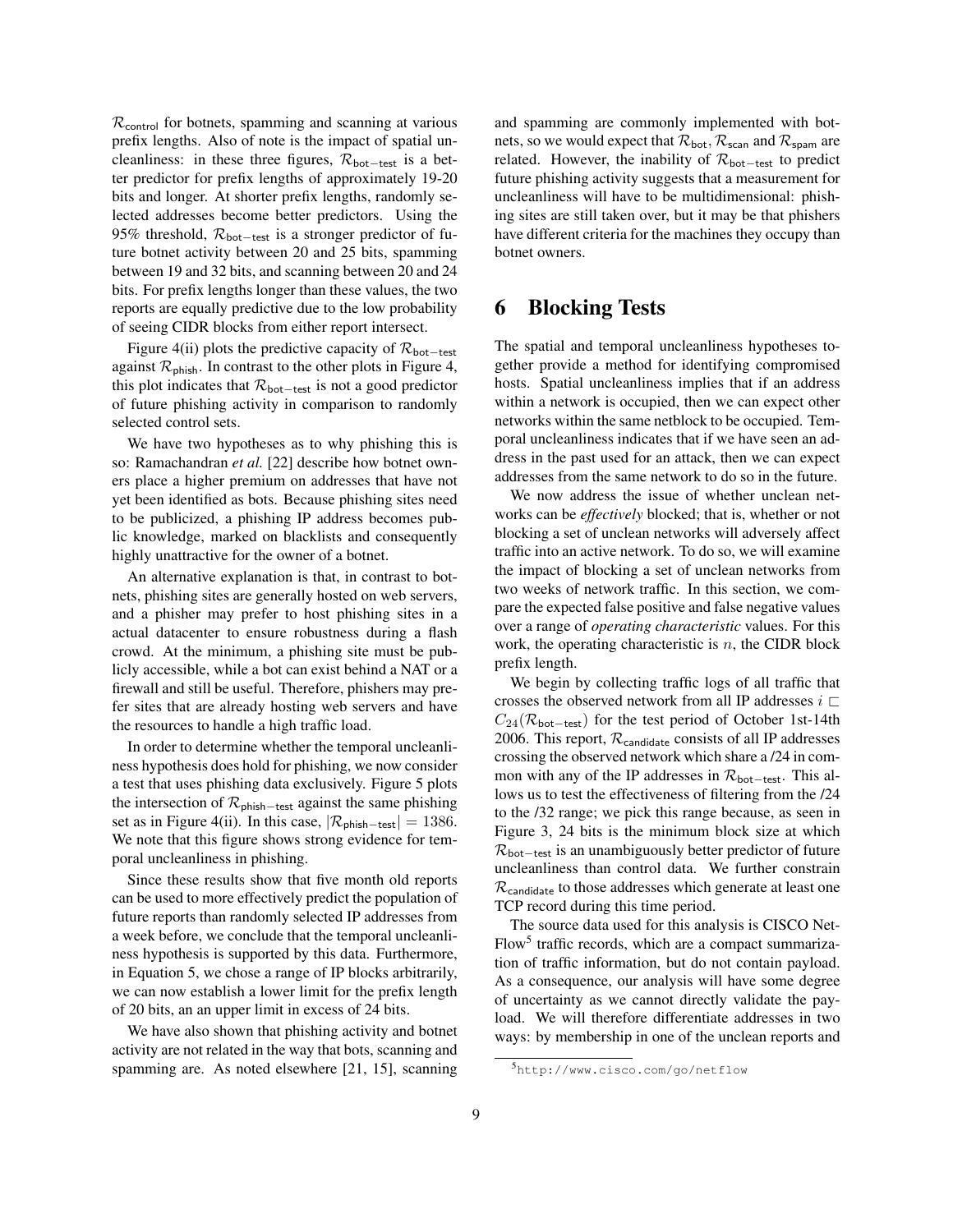

Figure 4: Comparative predictive capacity of  $\mathcal{R}_{\text{bot-test}}$  against control data

by behavior.

We partition the  $\mathcal{R}_{\text{candidate}}$  into three reports:  $\mathcal{R}_{\text{unknown}}$ ,  $\mathcal{R}_{\text{hostile}}$  and  $\mathcal{R}_{\text{innocent}}$ . A full inventory of the reports used in this analysis is given in Table 2.

 $\mathcal{R}_{\text{hostile}}$  consists of any IP address in  $\mathcal{R}_{\text{candidate}}$  that is also present in the unclean reports (i.e., scanning, spamming, phishing or botnet membership). The hostile set is identified purely by intersecting these reports, and once an IP address is identified as hostile it cannot be present in the remaining two reports.  $\mathcal{R}_{unknown}$  is comprised of the addresses in Rcandidate address which are *not* present in one of the unclean reports, but have no *payload bearing* flows. We define a flow as payload-bearing if it is a TCP flow with at least 36 bytes of payload and at least one ACK flag. Due to TCP options, a 3-packet SYN scan will often have 36 bytes of payload, even though this data is still part of the TCP handshake. Handexamination of the flow logs found multiple examples

of 36-byte SYN-only scans to apparently random ports on distributed targets.

The IP addresses in  $\mathcal{R}_{unknown}$  are not proven to be hostile but are highly suspicious. Due to the lack of payload in flow data, we cannot definitively categorize members of this report into either of the other two reports and consequently we remove them from the false positive and false negative calculations.

The population of  $\mathcal{R}_{\text{innocent}}$  consequently consists of any IP address which does conduct payload-bearing TCP activity and is not present in any of the unclean reports.

Our prediction scenario assumes that an organization received  $\mathcal{R}_{\text{bot-test}}$  and is blocking  $C_n\mathcal{R}_{\text{bot-test}}$  for some value of  $n \in [24, 32]$ . The success of this defensive mechanism is based on how many hostile and innocent addresses are blocked by the attack mechanism (as noted above, while the unknown population is calculated and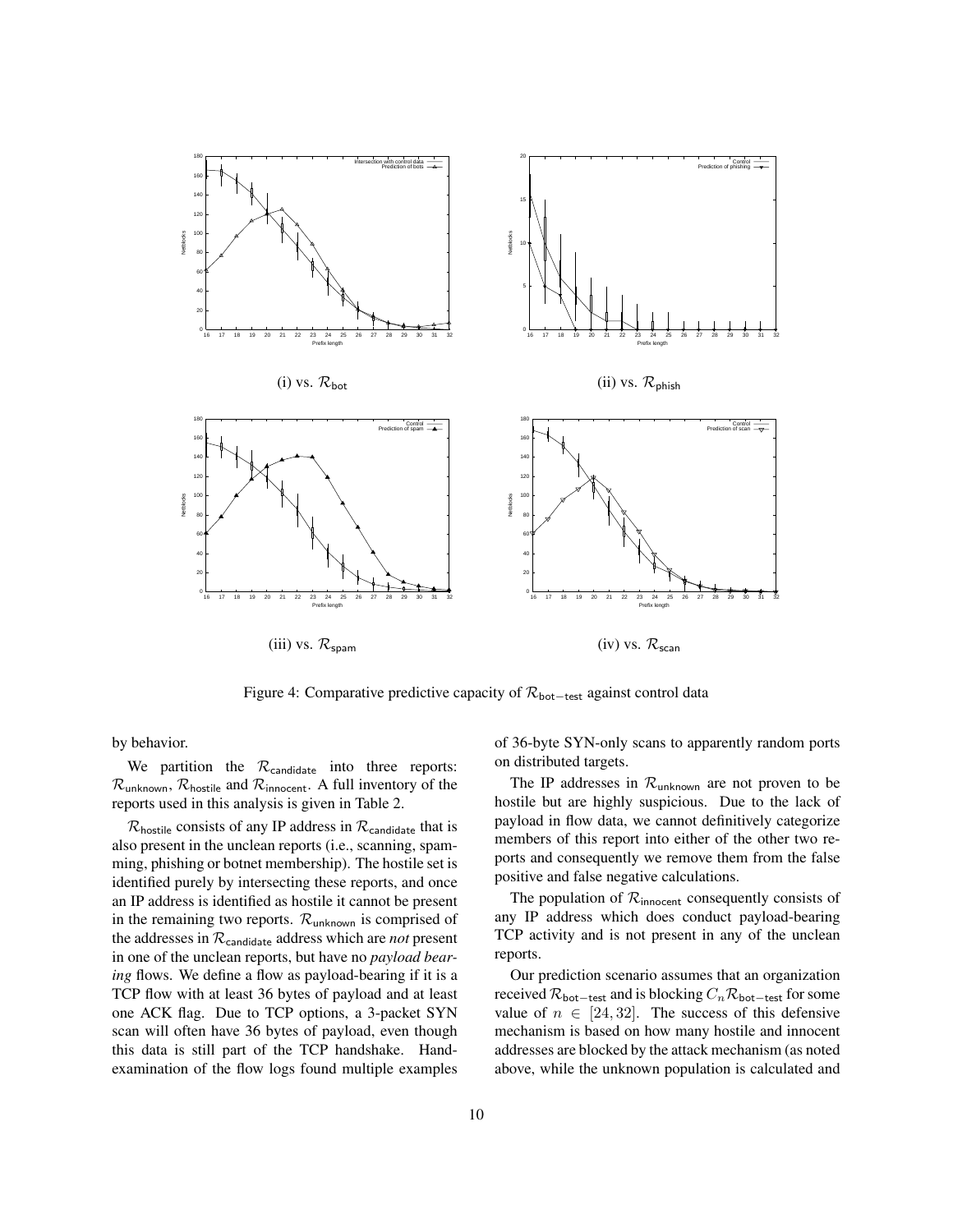

Figure 5: Comparative predictive capacity of phishing reports

| Reports used for prediction testing |          |              |                       |             |                                                                  |  |  |  |
|-------------------------------------|----------|--------------|-----------------------|-------------|------------------------------------------------------------------|--|--|--|
| Tag                                 | Type     | <b>Class</b> | <b>Valid Dates</b>    | <b>Size</b> | Reporting method                                                 |  |  |  |
| unclean                             | Provided | Special      | 2006/10/01-2006/10/14 | 1,158,103   | The union of the four unclean re-                                |  |  |  |
|                                     |          |              |                       |             | ports, note that there is overlap                                |  |  |  |
| candidate                           | Observed | N/A          | 2006/10/01-2006/10/14 | 1030        | IP Addresses crossing the network                                |  |  |  |
|                                     |          |              |                       |             | border and which are in the same                                 |  |  |  |
|                                     |          |              |                       |             | /24's as $\mathcal{R}_{\text{unclean}}$                          |  |  |  |
| hostile                             | Observed | N/A          | 2006/10/01-2006/10/14 | 287         | Members of $\mathcal{R}_{\text{candidate}}$ also present         |  |  |  |
|                                     |          |              |                       |             | in $\mathcal{R}_{\mathsf{unclean}}$                              |  |  |  |
| unknown                             | Observed | N/A          | 2006/10/01-2006/10/14 | 708         | Members of $\mathcal{R}_{\text{candidate}}$<br>not in            |  |  |  |
|                                     |          |              |                       |             | $\mathcal{R}_{\text{unclean}}$ , but engaged in suspicious       |  |  |  |
|                                     |          |              |                       |             | activity                                                         |  |  |  |
| innocent                            | Observed | N/A          | 2006/10/01-2006/10/14 | 35          | Members of $\mathcal{R}_{\text{candidate}}$ not present in       |  |  |  |
|                                     |          |              |                       |             | $\mathcal{R}_{\text{hostile}}$ or $\mathcal{R}_{\text{unknown}}$ |  |  |  |

Table 2: Table of reports used for prediction test

analyzed in this exercise, it is not scored). The score for the defensive mechanism is the relative success, measured in true and false positives of the filter as a function of *n*. We define a false positive as a member of  $\mathcal{R}_{\text{innocent}}$ blocked by the filter, and true positive as a member of Rhostile blocked by the filter.

To calculate the true and false positive rates, we define a membership function, m:

$$
m(i, S) = \begin{cases} 1 & C_{32}(i) \sqsubset C_{32}(S) \\ 0 & \text{otherwise} \end{cases}
$$
 (6)

For any prefix length  $n$ , we calculate the population as a function of  $n$  by summing the unique IP addresses that appear within the  $\mathcal{R}_{\text{bot-test}}$ 

$$
pop(n) = \sum_{i \sqsubset C_n(\mathcal{R}_{bot-test})} m(i, \mathcal{R}_{candidate} \cap (\mathcal{R}_{innocent} \cup \mathcal{R}_{hostile}))
$$
\n(7)

As noted above, this calculation explicitly avoids the use of  $\mathcal{R}_{unknown}$ . We calculate the true positive and true negative values by calculating a similar value over the various reports:

$$
TP(n) = \sum_{i \sqsubset C_n(\mathcal{R}_{\text{bot-test}})} m(i, \mathcal{R}_{\text{candidate}} \cap \mathcal{R}_{\text{hostile}})
$$
(8)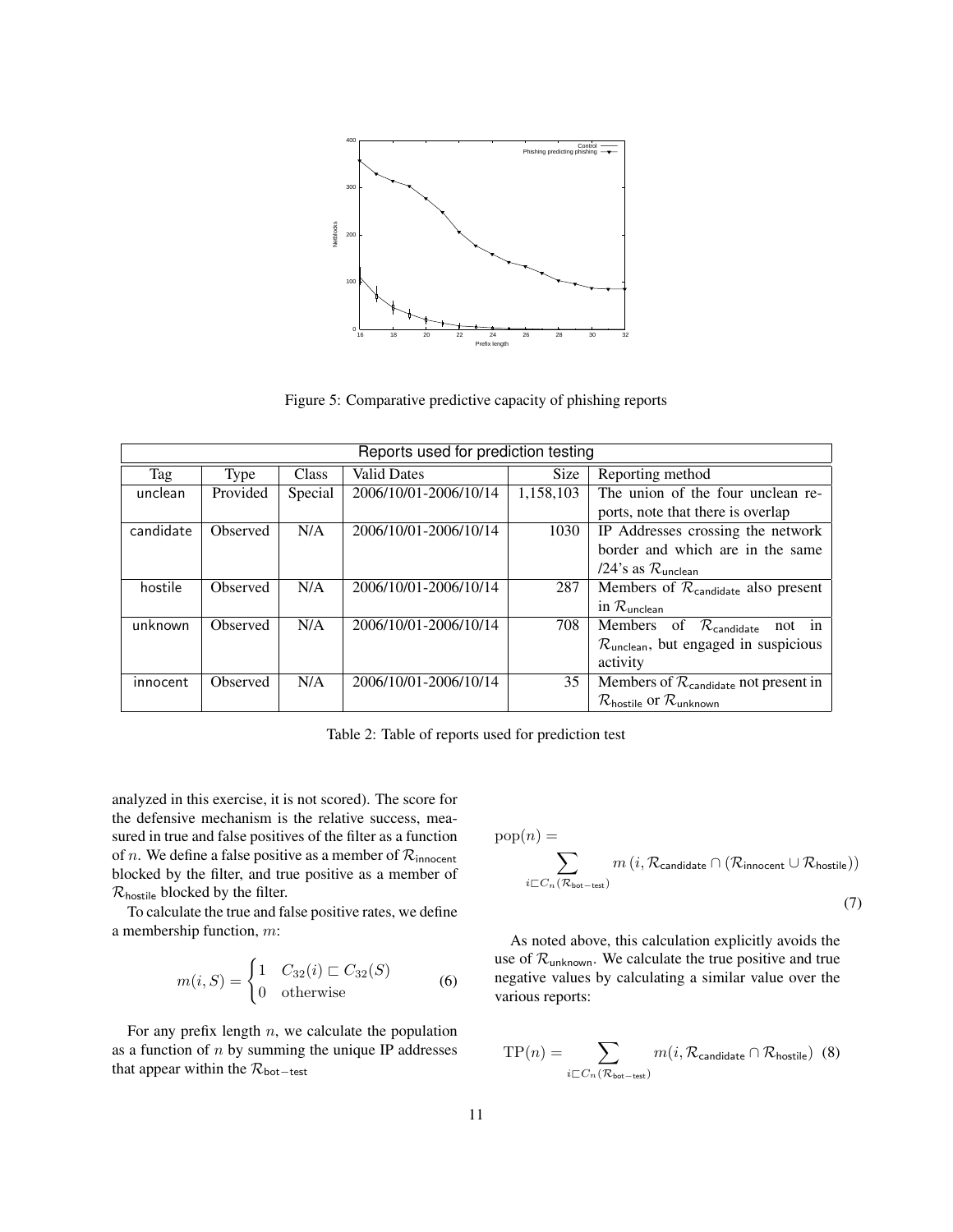$$
FP(n) = \sum_{i \sqsubset C_n(\mathcal{R}_{bot-test})} m(i, \mathcal{R}_{candidate} \cap \mathcal{R}_{innocent})
$$
\n(9)

Table 3 summarizes the effectiveness of this prediction method. As this table shows, all three populations increase as the bit length increases. At  $n = 24,90\%$  of the incoming addresses are correctly identified as hostile. If we assume that unknown address are hostile, true positive rate is 97%. Furthermore, the false positive rate remains relatively low until  $n = 26$ .

| $\boldsymbol{n}$ | TP(n) | FP(n) | pop(n) | $\mathcal{R}_{\mathsf{unknown}}$ |
|------------------|-------|-------|--------|----------------------------------|
| 24               | 287   | 35    | 322    | 708                              |
| 25               | 172   | 22    | 194    | 344                              |
| 26               | 81    |       | 82     | 200                              |
| 27               | 38    | 1     | 39     | 105                              |
| 28               | 18    | 0     | 18     | 60                               |
| 29               | 7     | 0     | 7      | 29                               |
| 30               |       | 0     | 1      | 14                               |
| 31               |       | 0     |        |                                  |
| 32               |       |       |        |                                  |

Table 3: Observed true and false positive counts

Of note with this dataset are the volume of uncertain addresses (i.e., the population of  $\mathcal{R}_{unknown}$ ). At a 24 bit prefix length,  $|C_{24}(\mathcal{R}_{\text{bot-test}}) \cap C_{24}(\mathcal{R}_{\text{unknown}})|$ yields approximately 700 addresses. We first note that unknown addresses have engaged in TCP communications, but have not exchanged payload - consequently, blocking these addresses does not impact traffic.

Of more concern is that all of the addresses in  $\mathcal{R}_{unknown}$  engage in some form of suspicious behavior (that is, suspicious apart from trying to connect with the network and not exchanging payload). Hand examination found many address trying to open communications from ephemeral ports to ephemeral ports (notably port TCP/51736) and slow scanning (the scan detection mechanism is calibrated to identify scans that take place over an hour, scans observed in this dataset would often contact less than 30 addresses a day over the course of the test period).

The strength of this blocking method is predicated on the relatively sparse amount of traffic issuing from these netblocks. As Table 3 shows, 1030 IP addresses were blocked when *n* was set to 24 bits.  $|C_{24}(\mathcal{R}_{\text{bot-test}})|$  = 173, which yields a potential set of 44,288 address that can be blocked. Consequently, less than 2% of the total IP addresses available in those /24s communicated with the observed network during this time.

Some of the effectiveness of this method may be attributed to the demographics of the botnet and the network  $\mathcal{R}_{\text{bot-test}}$  consists primarily of addresses outside the English-speaking world, with 70% of the addresses coming from Turkey. In addition, the network under observation is primarily an edge network; that is, all traffic at its border is either originating from an address within that border or going to an IP address within that border. Therefore, while we have shown that a five-month old botnet can still be used to effectively predict and halt hostile traffic, issues of demographics and a network's target audience must also be evaluated.

## 7 Conclusion

In this paper, we have demonstrated that it is possible to effectively predict future hostile activity from past network activity. To do so, we have defined a networkbased quality of uncleanliness, which is an indicator of how likely a network is to contain compromised hosts.

As an initial work in this field, we have focused on testing basic hypotheses about uncleanliness, which we have defined with the spatial and temporal uncleanliness hypotheses. Using reports of network activity and traffic logs of a large network we have shown evidence of spatial and temporal uncleanliness. We have also shown that an uncleanliness measure may involve multiple dimensions, such as botnets and phishing.

Finally, we have demonstrated that spatial and temporal uncleanliness, coupled with the limited audience of an edge network, can be effectively used to block hostile traffic in the future. Given the demographics issues noted in §6, uncleanliness may best be used as a risk indicator - by showing that a network is demonstrating in unclean behavior, security personnel can evaluate whether the risk of hostile activity from the network is worth the benefit of receiving commerce and communication from that network under normal circumstances.

Our immediate goal following this work is to develop a more rigorous metric for uncleanliness, in particular a multidimensional uncleanliness metric to measure the aggregate probability that an address is occupied. The elements of this metric involve the components discussed in this work as well as other predictive indicators of vulnerability (communication with botnet C&C nodes).

We also believe that spatial uncleanliness, in particular, has useful implications for network log analysis. If we know that a host from one network is attacking, scanning or otherwise interfering with the traffic on an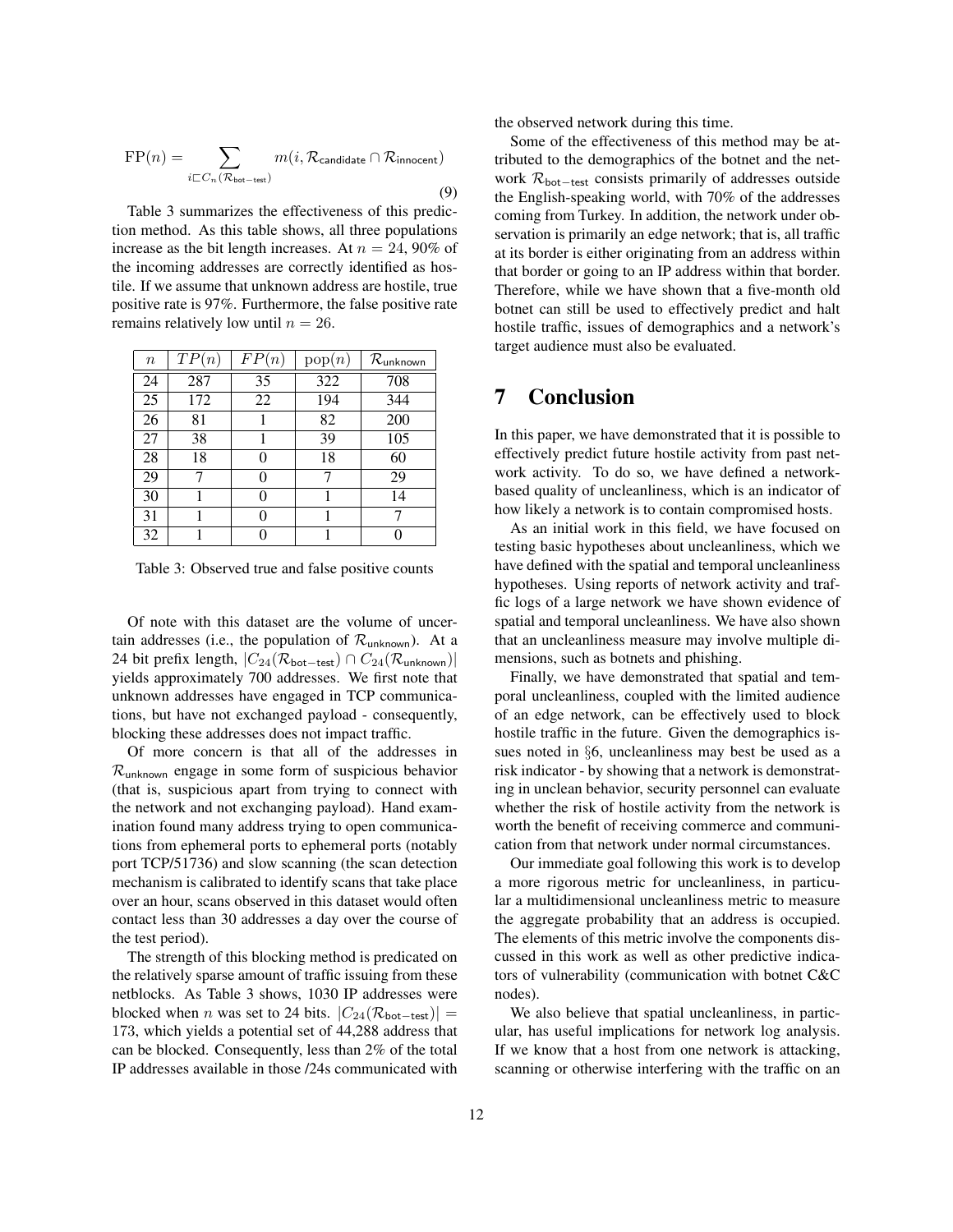observed network, it is reasonable to examine other traffic from that network to see if there is coordinated hostile activity.

## References

- [1] CastleCops. Castlecops phishing incident reporting & termination (PIRT) squad. Accessible at http://www.castlecops.com/pirt, fetched on January  $29^{th}$ , 2007.
- [2] M. Collins, C. Gates, and G. Kataria. A model for opportunistic network exploits: The case of P2P worms. In *Proceedings of the 2006 Workshop on Economics and Information Security*, 2006.
- [3] M. Collins and M. Reiter. An empirical analysis of target-resident dos filters. In *Proceedings of the 2004 IEEE Symposium on Security and Privacy*, 2004. May 9 – 12, 2004.
- [4] D. Cook, J. Hartnett, K. Manderson, and J. Scanlan. Catching spam before it arrives: domain specific dynamic blacklists. In *ACSW Frontiers '06: Proceedings of the 2006 Australasian workshops on Grid computing and e-research*, Darlinghurst, Australia, Australia, 2006.
- [5] F. Freiling, T. Holz, and G. Wicherski. Botnet tracking: Exploring a root-cause methodology to prevent distributed denial-of-service attacks. In *Proceedings of the 2005 European Symposium on Research in Computer Security*, 2005.
- [6] C. Gates, J. McNutt, J. Kadane, and M. Kellner. Detecting scans at the isp level. Technical Report CMU/SEI-2006-TR-005, Software Engineering Institute, 2006.
- [7] C. Gates, J. McNutt, J. Kadane, and M. Kellner. Scan detection on very large networks using logistic regression modeling. In *ISCC '06: Proceedings of the 11th IEEE Symposium on Computers and Communications*, Washington, DC, USA, 2006.
- [8] T. Holz. Learning more about attack patterns with honeypots. In *Sicherheit 2006: Sicherheit - Schutz und Zuverlässigkeit, Beiträge der 3. Jahrestagung des Fachbereichs Sicherheit der Gesellschaft fur Informatik e.v. (GI), 20.-22. Februar 2006 in ¨ Magdeburg*, 2006.
- [9] T. Holz, S. Marechal, and F. Raynal. New threats and attacks on the world wide web. *IEEE Security & Privacy*, 4(2), 2006.
- [10] J. Jung, B. Krishnamurthy, and M. Rabinovich. Flash crowds and denial of service attacks: Characterization and implications for CDNs and web sites. In *Proceedings of the International World Wide Web Conference*, May 2002.
- [11] J. Jung, V. Paxson, A. Berger, and H. Balakrishnan. Fast Portscan Detection Using Sequential Hypothesis Testing. In *IEEE Symposium on Security and Privacy 2004*, Oakland, CA, May 2004.
- [12] J. Jung and E. Sit. An empirical study of spam traffic and the use of DNS black lists. In *IMC '04: Proceedings of the 4th ACM SIGCOMM conference on Internet measurement*, New York, NY, USA, 2004.
- [13] E. Kohler, J.Li, V.Paxson, and S.Shenker. Observed structure of addresses in ip traffic. *IEEE/ACM Transactions on Networking*, 14(6), 2006.
- [14] B. Krishnamurthy and J. Wang. On network-aware clustering of web clients. In *Proceedings of the 2000 ACM Special Interest Group in Communications SIGCOMM Conference*, 2000.
- [15] B. Laurie and R. Clayton. Proof-of-work proves not to work. In *Proceedings of the 2004 Workshop on Economics and Information Security*, 2004.
- [16] E. Levy. The making of a spam zombie army: Dissecting the sobig worms. *IEEE Security and Privacy*, 1(4), 2003.
- [17] John McHugh and Carrie Gates. Locality: A new paradigm for thinking about normal behavior and outsider threat. In *Proceedings of the 2003 New Security Paradigms Workshop*, Ascona, Switzerland, 2003. August 18 – 21, 2003.
- [18] J. Mirkovic, G. Prier, and P. Reiher. Attacking ddos at the source. In *ICNP '02: Proceedings of the 10th IEEE International Conference on Network Protocols*, Washington, DC, USA, 2002.
- [19] K. Plößl, H. Federrath, and T. Nowey. Protection mechanisms against phishing attacks. In *Proceedings of the second annual conference on Trust, Privacy and Security in Digital Business*, volume 3592 of *Lecture Notes in Computer Science*, August 2005.
- [20] The Spamhaus Project. Zen blocklist. Available at http://www.spamhaus.org/zen, Fetched on January  $29^{th}$ ,2007.